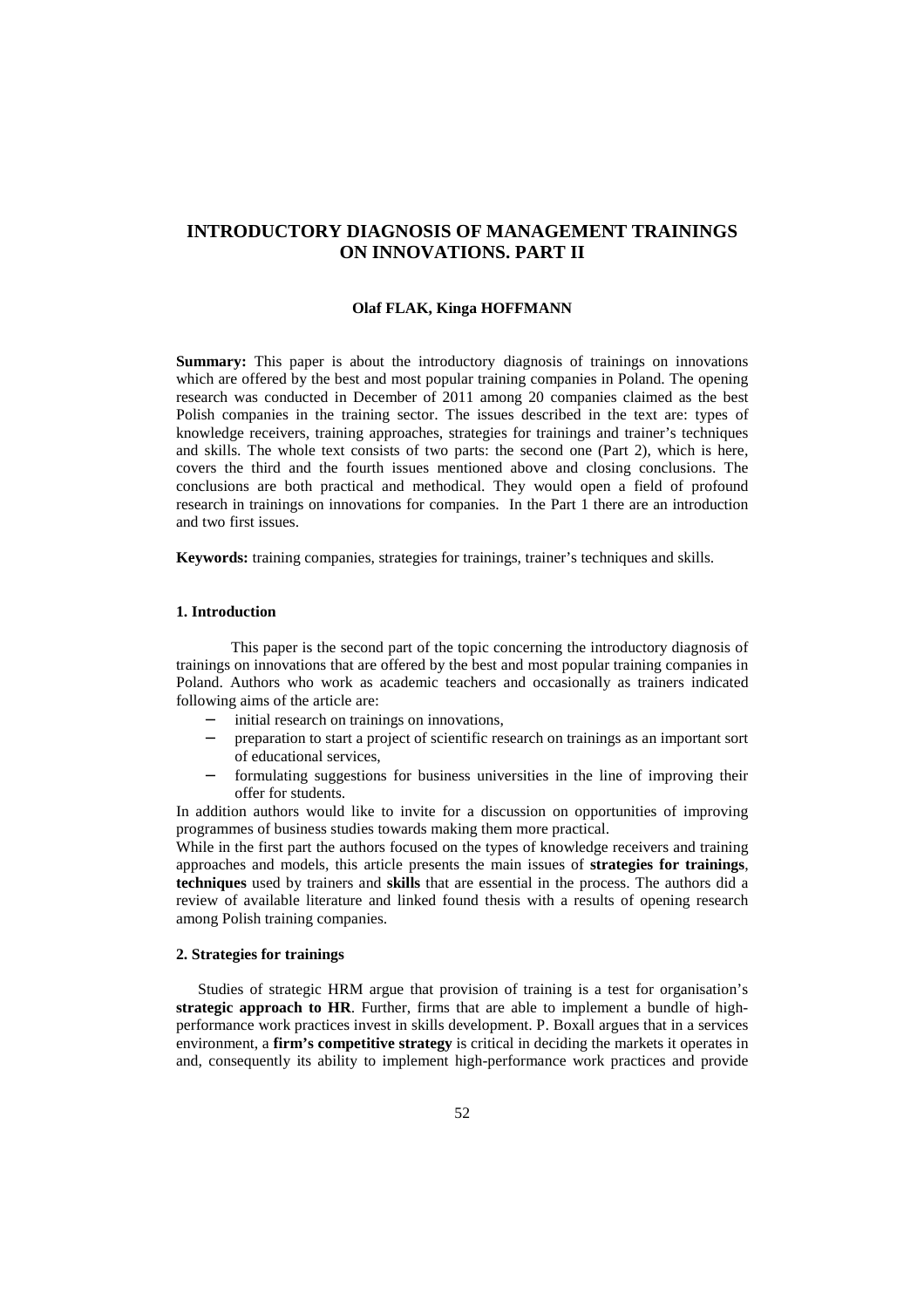opportunities for skills development. What is not clear though is do only highly differentiated service providers engage in skills development? Are there no opportunities for skills development in mass service markets? This aspect needs further exploration [1].

 Extant training models explicate factors influencing training provision. One of them is **the theory of market orientation (MO)** [2, 3] and more specifically, the **market-based organizational learning framework** [4] is considered for any novel explanations. Marketbased organizational learning framework is useful in understanding clients' needs and how a firm develops client-specific capabilities, which is critical for service delivery. J. M. Sinkula et al. were the first to test the interrelationships between **organisation's learning orientation** (LO), which formally connects organizational values [5, 6], to an organisation's market information processing behaviours or its MO and organizational actions [2, 3].

 The review of training companies run by authors of the article show that many firms providing trainings emphasize the fact of **being oriented on their clients**. Such declarations are expressed in their missions and general strategies. Examples of the marketing approach among training companies are i. a.:

- − Gdańska Fundacja Kształcenia Menedżerów their mission is to help other companies in **improving their market efficiency** [7],
- BEAVER Doradztwo Personalne the company perceives its role as honorable **representation of client's business on the market** [8],
- − House of Skills declares that its staff is deepening their knowledge about different branches' needs. They observe changes in core sectors of economy (polish, european and international), analyze a situation and needs of managers, run international research to compare challenges for managers in Poland and rest of the world [9].

 While no theoretical perspective for a best practices approach exists within the training or HRD literature, precedent for "best practices" research can be found in the larger domain of HR. Research among trainers aimed to find best practices for supporting training transfer reveal many interesting conclusions. S. Wood reports that **high commitment management** is "universally applicable" [10]. M. Huselid states in his empirical study that **high performance work practices and good internal fit** should lead to positive outcomes "for all types of firms" [11]. S. Wood and M. Albanese claim the "universalism" of high commitment management [12]. J. Pfeffer advocates a set of best human resource practices for the benefit of the firm and its employees essentially related to an empirical search for appropriate "HR bundles" [13].

 It is quite easy to find a confirmation for above thesis in the authors' review of training companies. It turned out that polish training firms are very conscious of the HRD philosophy. They try to convince their clients that **human resources management is very sensitive area in every organization**. Trainings can help to make managers be more aware of the fact that human resources need investments. More over thanks to trainings the idea of HRD becomes closer to managers who engage themselves more in the process. The founders of Mazowieckie Centrum Szkoleń Sp. z o.o. express an opinion: "In our opinion trainings prepared on request are the most effective form of development staff's qualifications [14]". Megalit Instytut Szkoleń organizes the scheme "Blue Ocean Strategy – dedicated to Renee Mauborgne and W. Chan Kim" and assumes that thanks to this clients have an opportunity to get a new regard on business [15].

 There is a suggestion for HR executives that they consider how their training professionals receive and are held accountable for developing knowledge on evidence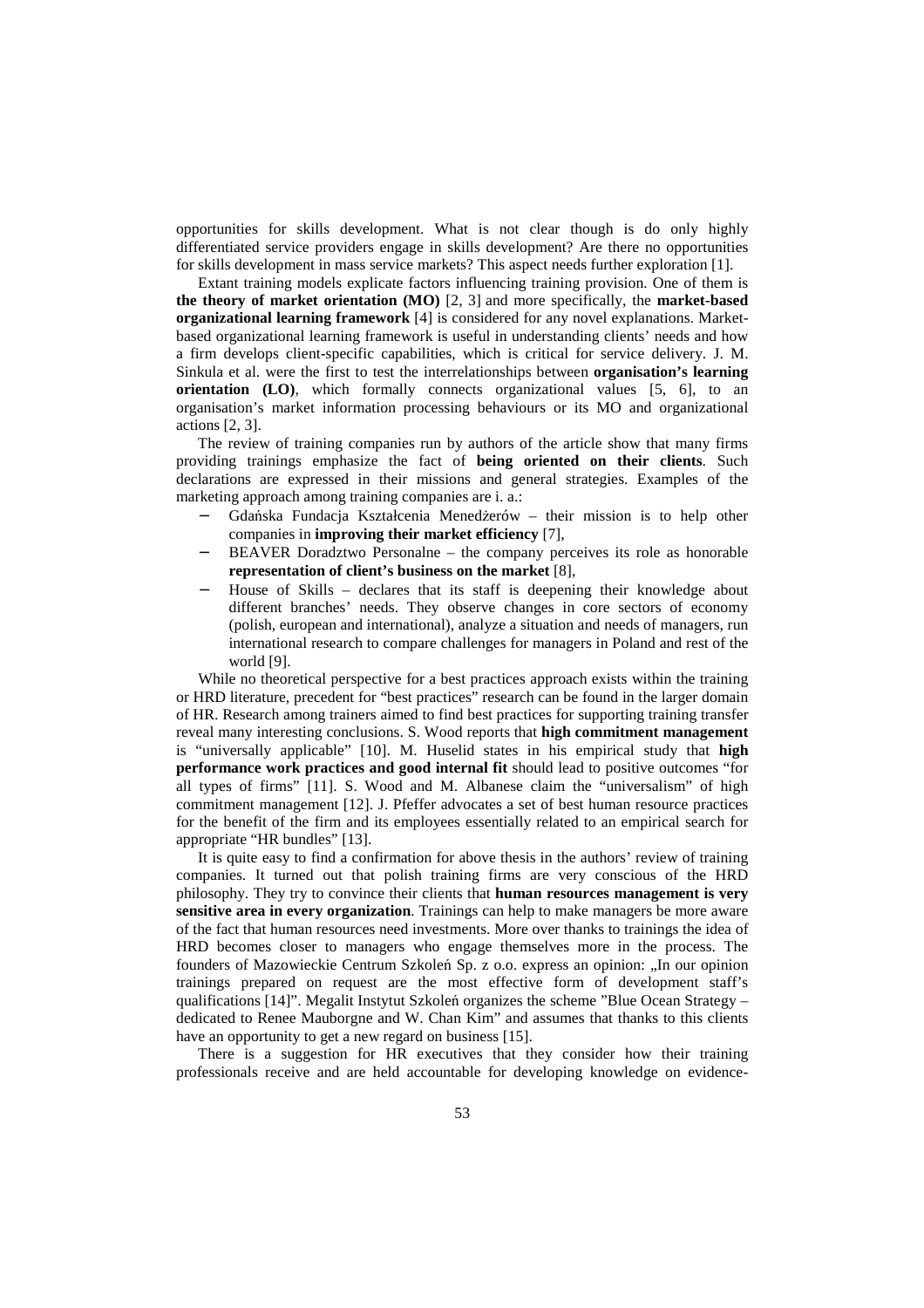based training transfer practices. Organization can support opportunities for trainers to converse with recognized **training transfer** experts involve trainers in sponsored research on assessing transfer interventions, and enable trainers to seek formal and informal opportunities to learn about proven transfer practices. Moreover, trainers need to understand clearly both the enablers and barriers to training transfer that are unique to their organization. Although robust support is offered for enabling strategies such as assessing learner and transfer climate needs these interventions may vary based on organizational structure, training content, and work environment support. HR practitioners should revisit the value placed on **trainers' professional development efforts**. Trainers' desire to seek out sources of learning on transfer will be tied to the importance they and others place on that information and how they perceive their role in the organization [16].

 The table 1 presents the most important information on training firms that participated in the research run by the authors.

| Company                                               | Strategic approach towards trainings                                                                                                                                                          |
|-------------------------------------------------------|-----------------------------------------------------------------------------------------------------------------------------------------------------------------------------------------------|
| Gdańska Fundacja<br>Kształcenia Menedżerów            | cooperation with overseas business schools, hiring<br>about 30 lecturers from abroad,<br>trainers of international-class<br>mission: helping organizations in improving their                 |
|                                                       | market efficiency                                                                                                                                                                             |
| Ernst&Young Academy of<br>Business Sp. z o.o.         | solving business problems                                                                                                                                                                     |
| Nowe Motywacje Sp. z o.o.                             | fitting to clients' business needs                                                                                                                                                            |
| <b>PROFES Centrum</b><br>Kształcenia i Doradztwa S.j. | visiting companies which implemented the Kaizen<br>approach                                                                                                                                   |
| <b>CT PARTNERS SA</b>                                 | knowledge on a high world level<br>looking for the best practices in the IT area                                                                                                              |
| VADEMECUM-<br>Konferencje i Szkolenia Sp. z<br>0.0.   | trainings on sales skills are aimed to enforce a<br>company's position on the market                                                                                                          |
| Moderator s.c.                                        | experience in helping companies during economy<br>transformation in Poland<br>projecting training programmes on the basis of<br>collected experience<br>creating own methods, research models |
| Lauren Peso Polska SA                                 | close cooperation with a client<br>-<br>working on a client's development                                                                                                                     |
| <b>SYNTEZA</b>                                        | orientation on clients<br>$\overline{\phantom{0}}$                                                                                                                                            |
| <b>BEAVER Doradztwo</b><br>Personalne                 | honorable representing of client's business<br>-<br>professional research on client's needs                                                                                                   |
| Sympozjum                                             | fitting clients' needs                                                                                                                                                                        |

Tab. 1. Characteristics of training companies concerning their strategic approach towards trainings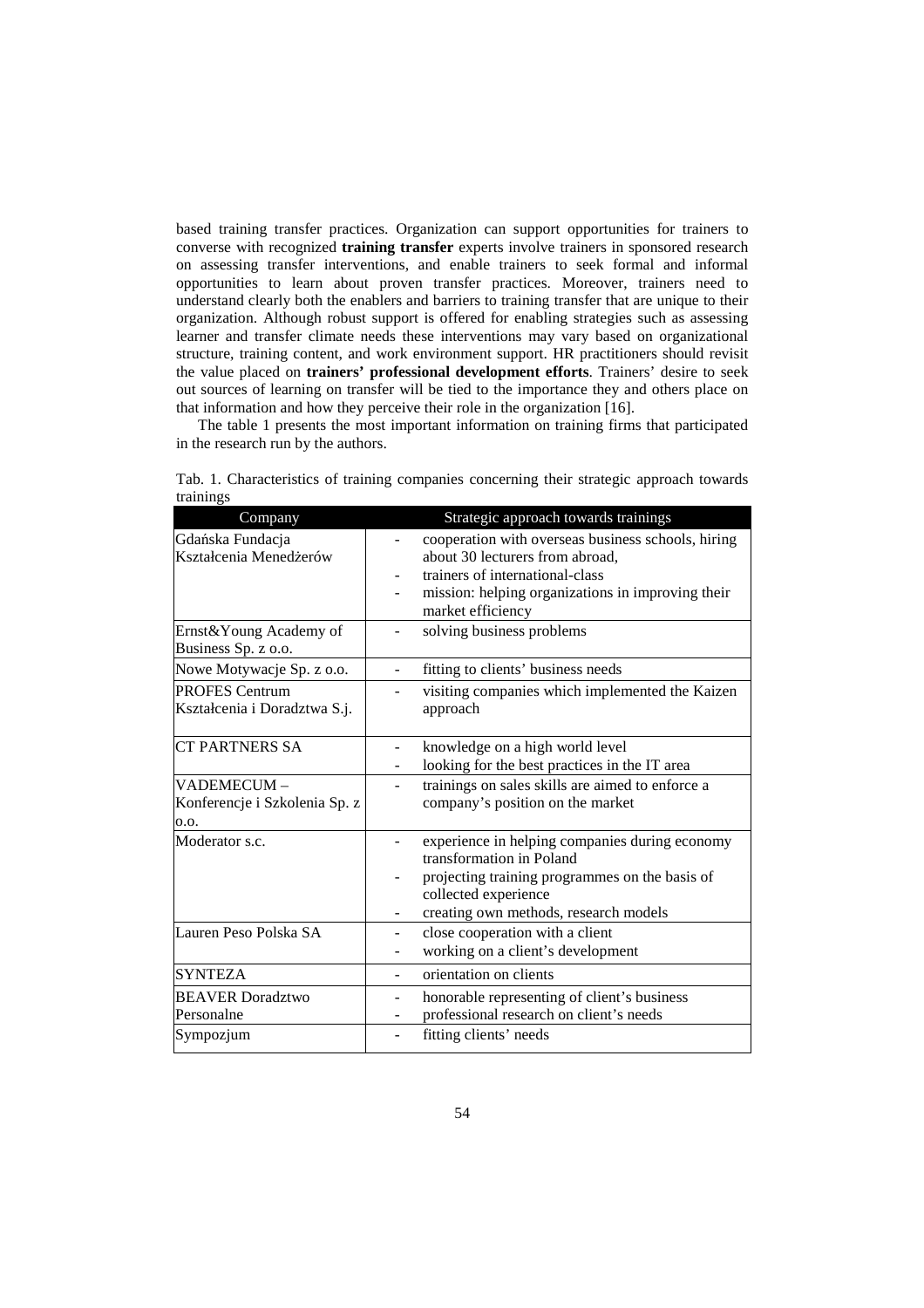| House of Skills                                     | partnership, cooperation, open communication with<br>clients<br>diagnosis of a strategy, structure, processes,<br>organizational culture and people's potential<br>observing changes in core sectors of economy<br>(polish, European and international) |
|-----------------------------------------------------|---------------------------------------------------------------------------------------------------------------------------------------------------------------------------------------------------------------------------------------------------------|
| Infor Training Sp. z o.o.                           | being familiar with the best market practices                                                                                                                                                                                                           |
| Mazowieckie Centrum<br>Szkoleń Sp. z o.o.           | adjusting training programmes to clients' needs<br>cooperation with clients<br>research                                                                                                                                                                 |
| GB Resources Polska Sp. z                           |                                                                                                                                                                                                                                                         |
| 0.0.                                                | mission directed towards satisfying business needs                                                                                                                                                                                                      |
| ProFirma Sp. z o.o.                                 | building long-term relations with clients<br>participating model of cooperation with clients                                                                                                                                                            |
| Training Partners Sp. z o.o.                        | fitting clients' needs                                                                                                                                                                                                                                  |
| ITS Education Sp. z o.o.<br>(Midwest ITSE)          | fitting clients' needs                                                                                                                                                                                                                                  |
| Megalit Instytut Szkoleń                            | new regard on business thanks to trainings                                                                                                                                                                                                              |
| Exbis Experci Biznesmenom<br>Szopa i Szóstak Sp. J. | cooperation with consulting companies                                                                                                                                                                                                                   |

 In general training companies know that the issue of learning and its conditions is essential. The review shows that polish training companies explain to their clients a question of proper training organization. Caring for the selection of trainers and their skills' level is very important and should be raised as a strategic issue of human resource management. Polish training firms present an open attitude and cooperate with consulting and advisory companies (Exbis Experci Biznesmenom Szopa i Szóstak Sp. J.) [17].

### **3. Trainer's techniques and skills**

 Organizational changes, improving communication, better integration of a team or more efficient work can be described at various levels of management theories, so that the **effectiveness of training** for employees and managers is measured by many quantitative and qualitative indexes. In the literature there are four groups of evaluation:

- − assessing an obtaining information process,
- assessing an obtaining new abilities and skills,
- − assessing how much attitudes and behaviors have changed,
- assessing efficiency of an organization.

 The aim of the first one is to check to what extend the lack of information has diminished in different areas of new knowledge. The way of evaluating the changes depends on simplicity of the knowledge and its subject.

Assessing an obtaining new skills usually is carried during the discussion with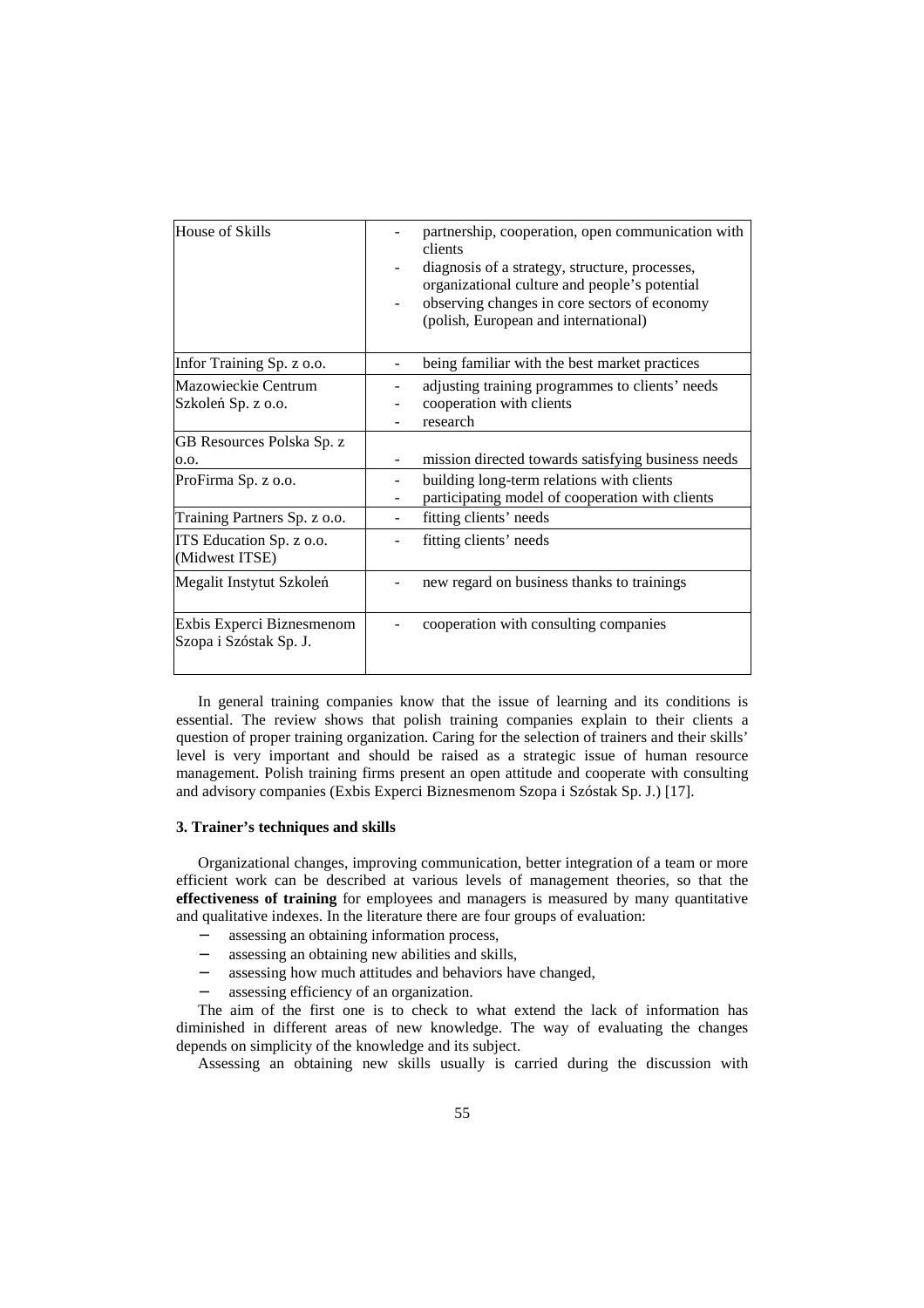participants which can draw conclusions about the practical effect the participants could used after the training session in real work. At this stage researchers use also special questionnaires which after analyzing give answers about efficiency of the training.

 When a trainer wants to control how learners' abilities developed, he uses practical tasks. There are to different method of assessing this aspect of trainings:

either a trainer gives a task to a learner and then check results,

or an examiner observes a whole process of work not only the results.

Assessing an improvement of organization efficiency consists of three main appraisals of:

- improvement at workplace of every learner, described by time management, motivating subordinates, communication, decision making,
- improvement in teamwork, so that division roles and responsibilities, conflict solving, communication,
- improvement in organization, that means aims achieving, meeting needs of consumers, economic independence.

Nevertheless the survival courses should be assessed separately. Because of their innovative aspects they are measured by several appraisals. One of them is "a organization energy index". This a combination of psychological test, inquiries, questionnaires. The participants of a training answer the questions connected to their motivation, interactions with other members of a team, intrapersonal conflicts, work planning and others. Usually there are such two similar tools, used before and after the survival training. The comparison between them gives the answer how effective the training was.

 Another tool to measure effectiveness of survival trainings is "a rotation index". A trainer of Training Partners Sp. z o.o. claims that an outdoor training is to get better interactions in a team, create organizational culture and intangible factors of motivation, build an identity of a firm and employees. One of the results of a weak organizational culture is a high level of rotation in workforce. After a survival training session it is possible to measure how much the rotation decreased [18].

 "A firm does not have to spend money for recruitment (approximately 10-20 thousand PLN), accommodation the new employees (again 10-20 thousand PLN)" – count up a trainer from Training Partners – "If the cost of a survival training was 20 thousand PLN for 100 employees, and costs of rotation decreased with 20-40 thousands PLN, it makes the bargain!" It is worth saying that besides such measurable costs there is an improvement in teamwork and motivation of employees.

 The third appraisal is "a process efficiency index". If any task in a firm before the survival training took three months, and after it only two ones, there is an obvious reason for taking such trainings into consideration. If a cost of the training is less then money saved during the month left, the survival training has just succeeded.

 The process of learning, so relaying new knowledge at the four stage of the efficient learning theory, has always been changing. Innovations in training techniques are aimed at increasing theirs efficiency. The positive effects of that should be both for employees and their managers and for firms and organizations.

The review of polish training companies shows that trainers who work there use many **interesting methods and techniques**. The most interesting practices are as follows:

- workshops (Ernst&Young Academy of Business Sp. z o.o., House of Skills) [19, 9],
- **games**, i. a. authorized ones (SYNTEZA, Training Partners, Megalit Instytut Szkoleń, Exbis Experci Biznesmenom Szopa i Szóstak Sp. J.) [20, 18, 15, 17],
- own methodology which is not presented on the website (ProFirma Sp. z o.o.) [21],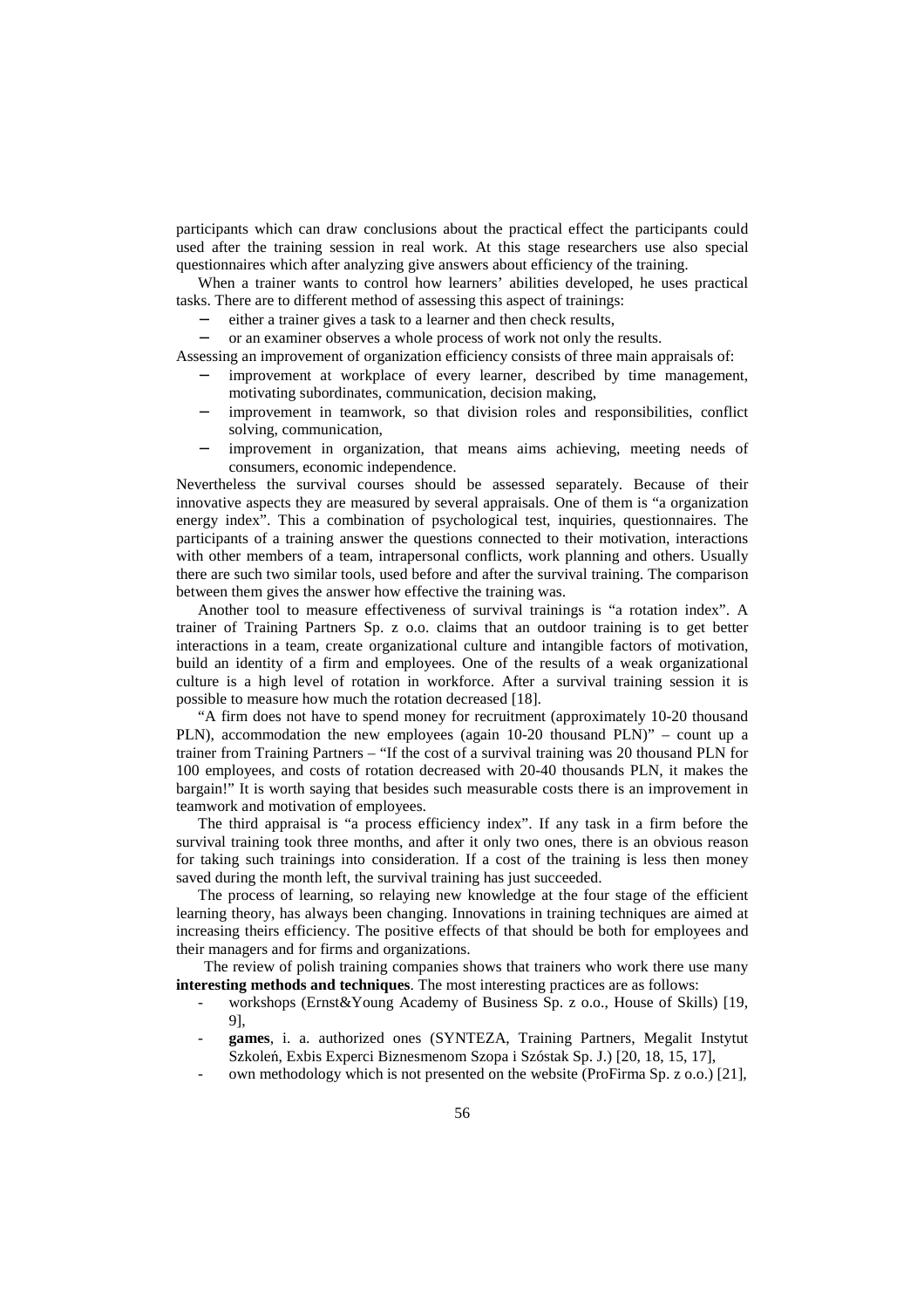## visualization and hypnosis techniques (Megalit Instytut Szkoleń) [15].

 Workplace learning is often described as acquiring, using, and critically reflecting knowledge to achieve organizational goals. This learning occurs as a process of individuals developing prepositional (knowledge about), procedural (knowledge of how), and dispositional (development of values and attitudes) knowledge through their workplace experiences. Robust vocational practice includes engaging in novel work practices that extend individuals' proficiency, securing guidance from experienced coworkers and being able to access practice on "prized" or important tasks. In this context we can see formal and informal learning methods that identify how both the individual and the organization create, share, and reflect upon learning [16].

 From the early 1990s to present, the research on continuous professional training has been dedicated to the figure and practice of the facilitator. In the 1990s, the analysis of a facilitator was based on the amount of time dedicated to the continuous training and their professional position. On the national level the first studies (run by Chambers of Commerce in 2000; Epise in 2000; INEM in 1996) focus on qualitative investigations, which created invaluable information about the **professional role of the trainer** based on the degree of professionalism and the specific business. This same qualitative investigation tendency continued throughout Europe, especially in Great Britain, France, Denmark and Germany (Dupont an Reis in 1991; Evans et al. in 1990; Proença in 1991). In the last decade, there has been an emphasis on describing and defining the **professional profile of trainers** in regards to their roles, functions, work and competencies. So in the last 20 years, there was found a large amount of research on the practices and professional figures focusing on two main concepts. The first tries to establish a trainers' profile according to work relations and performance. The second concentrates on studying the profile based on competence and capability as the pressing needs for designing a training curriculum in this new era of continual an permanent learning [22].

 The literature distinguishes between **generic and/or basic skills and specific skills**. In the case of trainers **generic skills refers to theoretical or conceptual skills** (analyze, understand, interpret) which make up knowledge required to practice the profession (knowledge of the general context, institutional, classroom, workshop, knowledge of the educational psychology basis of the training, learning theories, knowledge of those being trained, macrodidactics, microdidactics, educational psychology, guidance etc.) applied from the planning of the training to the assessment of the effectiveness of the training given and including learning and teaching strategies, tutoring and monitoring along the with the involvement of different didactic media and resources. Generic skills also include **social skills** (the ability to relate and collaborate with others in a communicative and constructive way) which form part of knowing how to be and act in the world (attitudes, values and norms). These include skills relating to organization, administration, management, communication and facilitation in training (group processes, working as a team, negotiation, interpersonal relations, leadership, internal and external strategy training related etc.).

**Specific skills** of the trainer are **assimilated in the specific conditions** in which this professional develops those competences. Today it is impossible to think of the light of his or her particular situation and in the context of how they work. However, there is no type of skill that can be developed and assimilated outside the contexts of action of the trainer, regardless of whether it is generic of specific in character of social, technical or didactic etc. On the basis of this contextual model of contexts the following distinction can be made: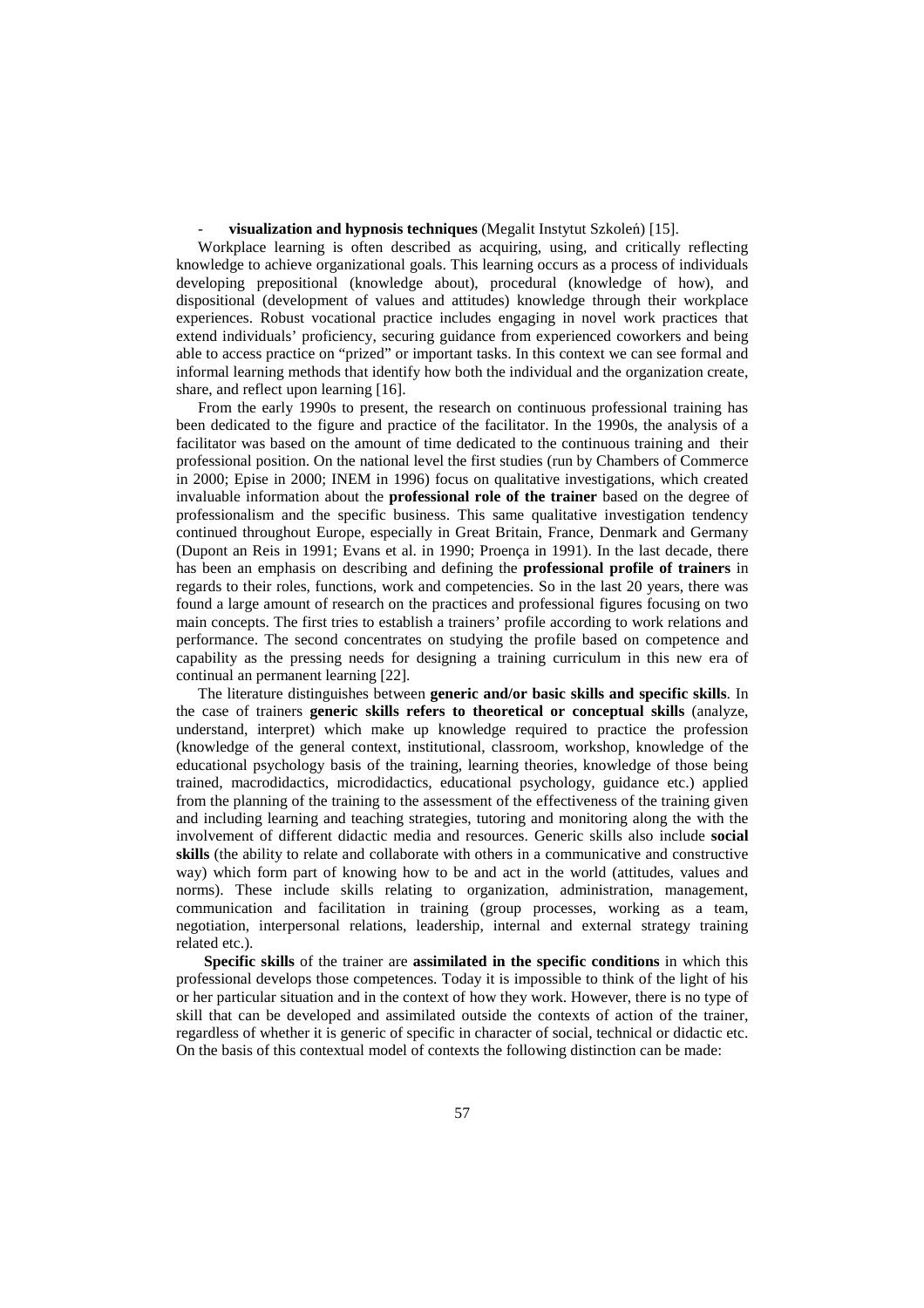- a) general context: limited to the **socio-occupational status of the trainer**, considering his or her degree of professionalization and taking two criteria into account: employment conditions (time commitment, type of contract) and occupational conditions (duties to be performed, types of training to be provided).
- b) the specific context: limited to the classroom-workshop, which is the place where **the basic professional teaching skills** are put in practice (planning, delivery and evaluation of training, trainer's attitude in the classroom and workplace, learning tools used, role of trainer in the classroom and workplace, coaching and mentoring activities, ect.) as well as the more specific ones (knowledge of the labor market, specific skills and attitudes such as motivation, power and autonomy, teamwork, willingness to continue with self-improvement, etc.) [22].

 Training companies that took part in the research are quite good examples of how such a business should be managed. The table 2 shows detailed information on methods and techniques applied by trainers and characteristics of themselves.

| Company                                               | Trainer's techniques and skills                                                                                                                                                                                                                                    |
|-------------------------------------------------------|--------------------------------------------------------------------------------------------------------------------------------------------------------------------------------------------------------------------------------------------------------------------|
| Gdańska Fundacja<br>Kształcenia Menedżerów            | trainers who attended courses on modern teaching<br>methods<br>practical experience of trainers<br>trainers from abroad                                                                                                                                            |
| Ernst&Young Academy of<br>Business Sp. z o.o.         | exercises in groups, pairs<br>dealing with abstract and professional situations<br>workshops<br>80% of exercises and 20% of a lecture<br>trainer is a moderator, facilitator<br>trainers are engaged in professional organization and<br>have a lot of experiences |
| Nowe Motywacje Sp. z o.o.                             | using a D. Kolb's conception of adults' learning<br>$\overline{\phantom{a}}$                                                                                                                                                                                       |
| <b>PROFES</b> Centrum<br>Kształcenia i Doradztwa S.j. | trainers are practitioners                                                                                                                                                                                                                                         |
| <b>CT PARTNERS SA</b>                                 | presentations, examples, discussions, group<br>exercises, summarizing, questions and answers                                                                                                                                                                       |
| VADEMECUM-<br>Konferencje i Szkolenia Sp.<br>Z 0.0.   | trainers from Polskie Towarzystwo Psychologiczne<br>who constantly are improving their skills                                                                                                                                                                      |
| Moderator s.c.                                        | trainers are specialists, psychologists etc.<br>÷,                                                                                                                                                                                                                 |
| Lauren Peso Polska SA                                 | profile of a trainer is available for clients after<br>buying a training<br>main method of work: a dialog with client                                                                                                                                              |
| <b>SYNTEZA</b>                                        | exercises developing creativity<br>-<br>games concerning a team work<br>simulations of conversations with subordinates<br>case studies<br>questionnaires for auto-analysis<br>discussions to exchange experiences                                                  |

Tab. 2. Trainer's techniques and skills used in selected training companies in Poland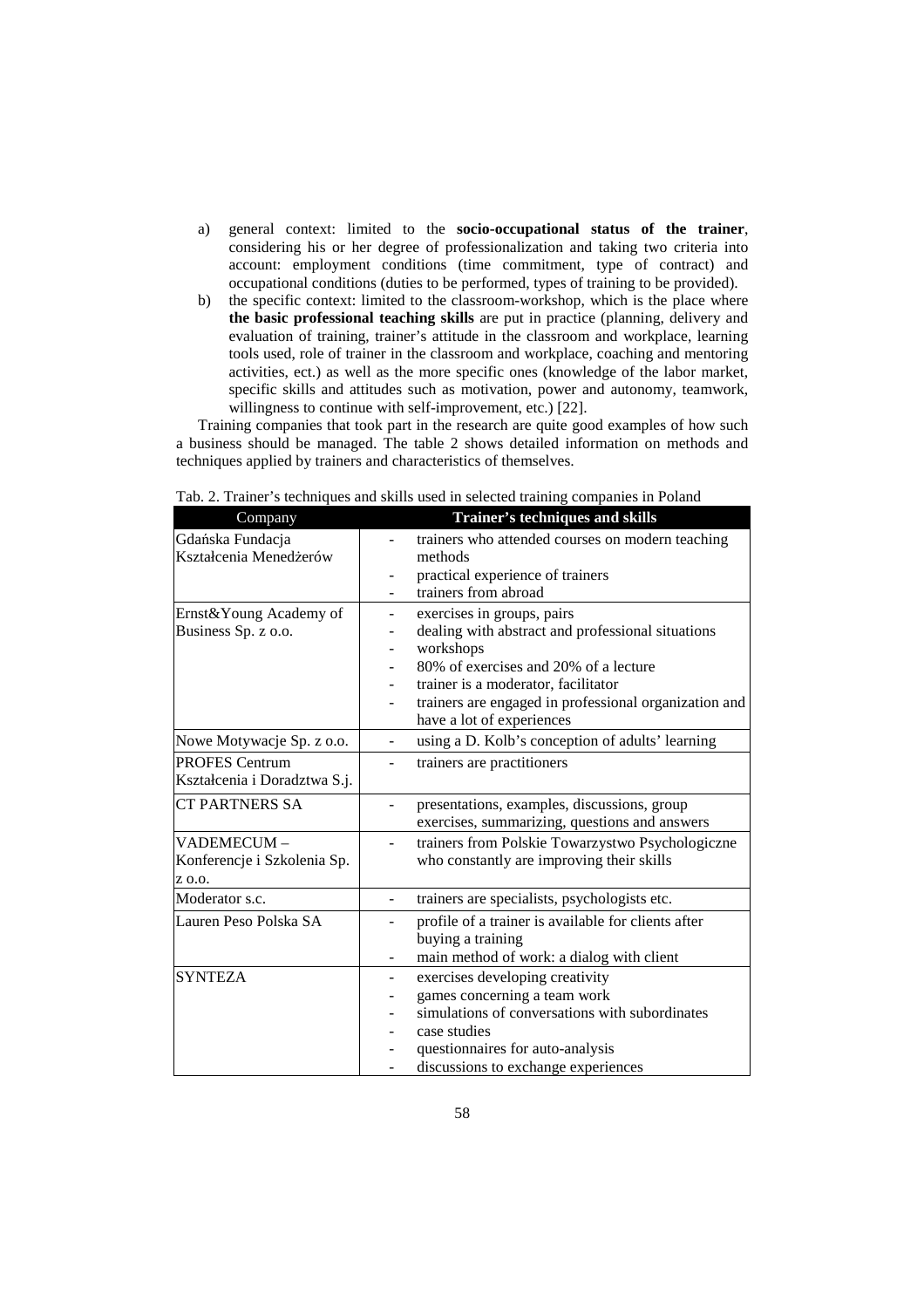| <b>BEAVER Doradztwo</b>                             | working on real business situations                                                                                                                                                                                                                                                                                              |
|-----------------------------------------------------|----------------------------------------------------------------------------------------------------------------------------------------------------------------------------------------------------------------------------------------------------------------------------------------------------------------------------------|
| Personalne                                          |                                                                                                                                                                                                                                                                                                                                  |
| Sympozjum                                           | methods that are reconsidered and perfectly refined<br>methods of activating apprentices<br>using all available methods                                                                                                                                                                                                          |
| House of Skills                                     | precise selection of trainers who have to legitimize<br>their experience in business<br>e-learning<br>workshops<br>case study<br>team work<br>discussions<br>mindmapping                                                                                                                                                         |
| Infor Training Sp. z o.o.                           | licenced trainers<br>presentation<br>discussions<br>case study                                                                                                                                                                                                                                                                   |
| Mazowieckie Centrum<br>Szkoleń Sp. z o.o.           | trainers are specialists, experts, practitioners<br>-                                                                                                                                                                                                                                                                            |
| GB Resources Polska Sp. z<br>0.0.                   | trainers with practical experience in business                                                                                                                                                                                                                                                                                   |
| ProFirma Sp. z o.o.                                 | own methodology of training<br>۰<br>inspired by foreign trends<br>creating novel solutions on polish market                                                                                                                                                                                                                      |
| Training Partners Sp. z o.o.                        | case studies<br>$\overline{a}$<br>licensed and authorized games (management,<br>communication, sale, negotiations)<br>authorized tools prepared by psychologists,<br>managers and advisors<br>playing roles<br>outdoor<br>licensed strategic simulations<br>heuristic techniques<br>films<br>discussions<br>documentary analysis |
| ITS Education Sp. z o.o.<br>(Midwest ITSE)          | highly skilled trainers who understand that only<br>satisfied client ensures work                                                                                                                                                                                                                                                |
| Megalit Instytut Szkoleń                            | games<br>exercises connected with products and procedures<br>used by client<br>techniques of visualization and hypnosis<br>-                                                                                                                                                                                                     |
| Exbis Experci Biznesmenom<br>Szopa i Szóstak Sp. J. | presentations<br>-<br>guiding films<br>playing roles<br>-<br>mindmapping<br>-                                                                                                                                                                                                                                                    |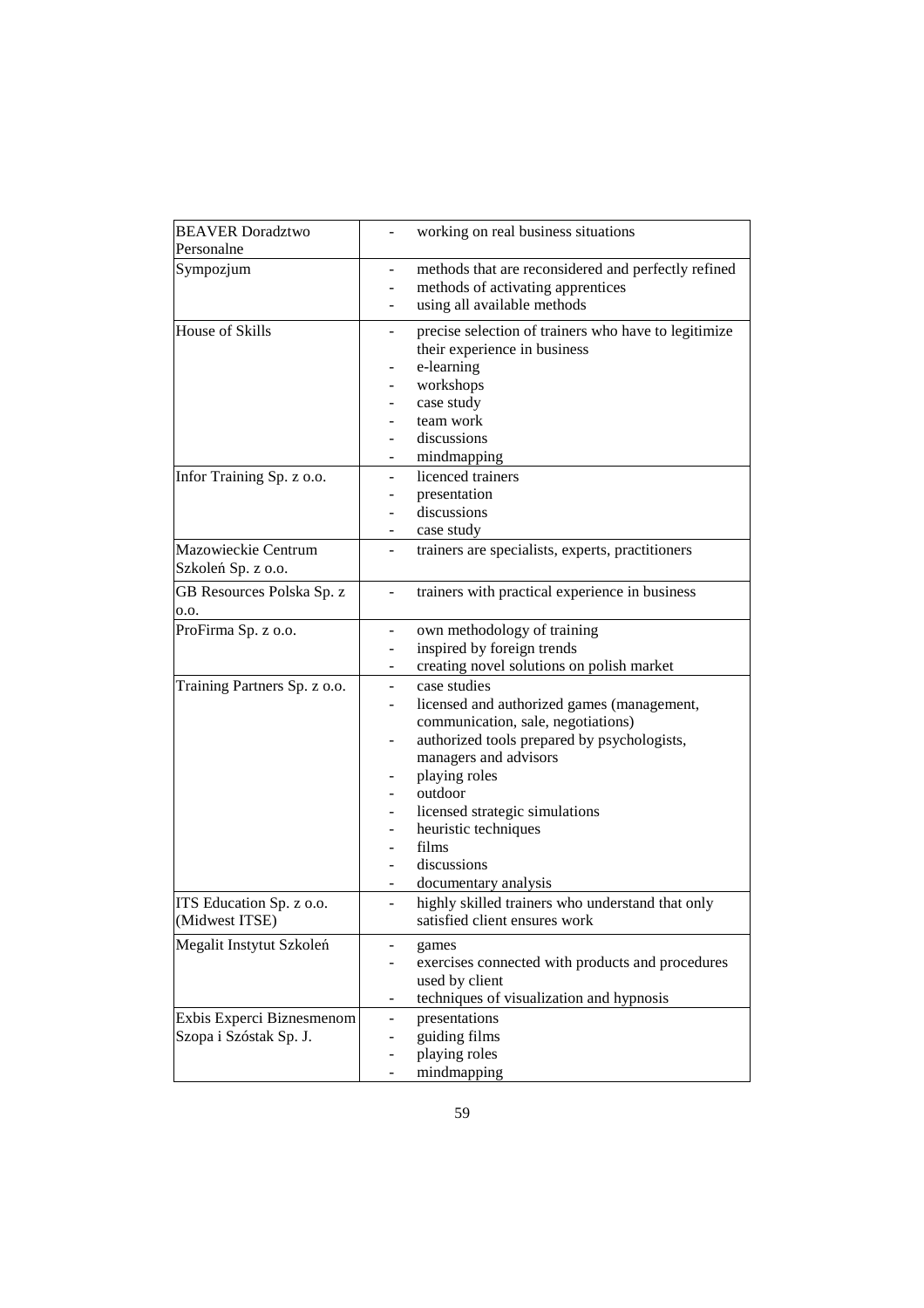| simulation games<br>$\sim$<br>- psychological tests<br>case study<br>$\overline{\phantom{a}}$ |
|-----------------------------------------------------------------------------------------------|
|                                                                                               |

 Describing methods and techniques is not enough to interpret the issue. It is necessary to explain the role of trainers who "play those instruments". Polish training companies bet on **experienced people who have worked in business**. Very popular is present their specializations and short history of achievements. It is very interesting that for example Gdańska Fundacja Kształcenia Menedżerów hire **trainers from abroad** [14]. Other way to recommend trainers is mentioning their participation in some community of professionals such as Polskie Towarzystwo Psychologiczne (Ernst&Young Academy of Business Sp. z o.o.) [19]. Who are trainers? **Specialists, practitioners, lecturers, professors** etc. What more they are **constantly learning** and actualizing their knowledge, and improving their skills. That is why training companies are also organizing special courses for trainers (ProFirma Sp. z o.o.) [21].

### **4. Practical and methodological conclusions**

 Trainings are nowadays very popular as a form of improving people's and organizations' knowledge and skills. The introductory research conducted by authors of the article brought many interesting practical and methodological conclusions. Issues that were analyzed dealt with training companies and their offer of trainings on innovations.

 From practical point of view authors noticed that there are not many trainings on innovations. Topics of trainings offered by the companies from the ranking only slightly touch that matter. Companies are also more oriented towards solving clients' actual problems than implementing innovations. Descriptions of their offer is rather poor and not satisfying clients' expectations. Websites which should be the most professional and full of information occurred too simple and "user-unfriedly".

 From the point of future research view this is important to conduct profound interviews not only with chosen members of staff (as it was done this time), but with as many trainers engaged with the companies as possible.

 As far as the type of knowledge receivers are concerned the situation is similar among training companies. The practical reckon is that they prepare training schemes for groups of maximum 15 persons. Trainings for specialists are strictly directed to them. There was not identified any distinguishing trainees because of their sex, but topics connected with innovations are still closer to men. The features of training participants that are important for companies which organise trainings on innovations are their professional experience and position at work. Theories on trainings are not numerous but there are a few of them. Authors are quite impressed due to the fact that enigmatically named conception of HRD of HCT are known by people working for training companies. What more they also are very aware of being market oriented which is expressed by their readiness to fit clients' needs.

 The hint for the future research is to take part in some trainings on innovations as hidden observers. This kind of a research technique would bring more profound knowledge how the trainers work and if training are suited to participants.

 The next practical reckon is trainers are more and more educated and skilled at their profession. They use various and numerous techniques, sometimes very sophisticated or derived from cooperation with abroad (e.g. hypnosis, authorized games and own methodology). They are also very open to learn new ones. Authors of both papers give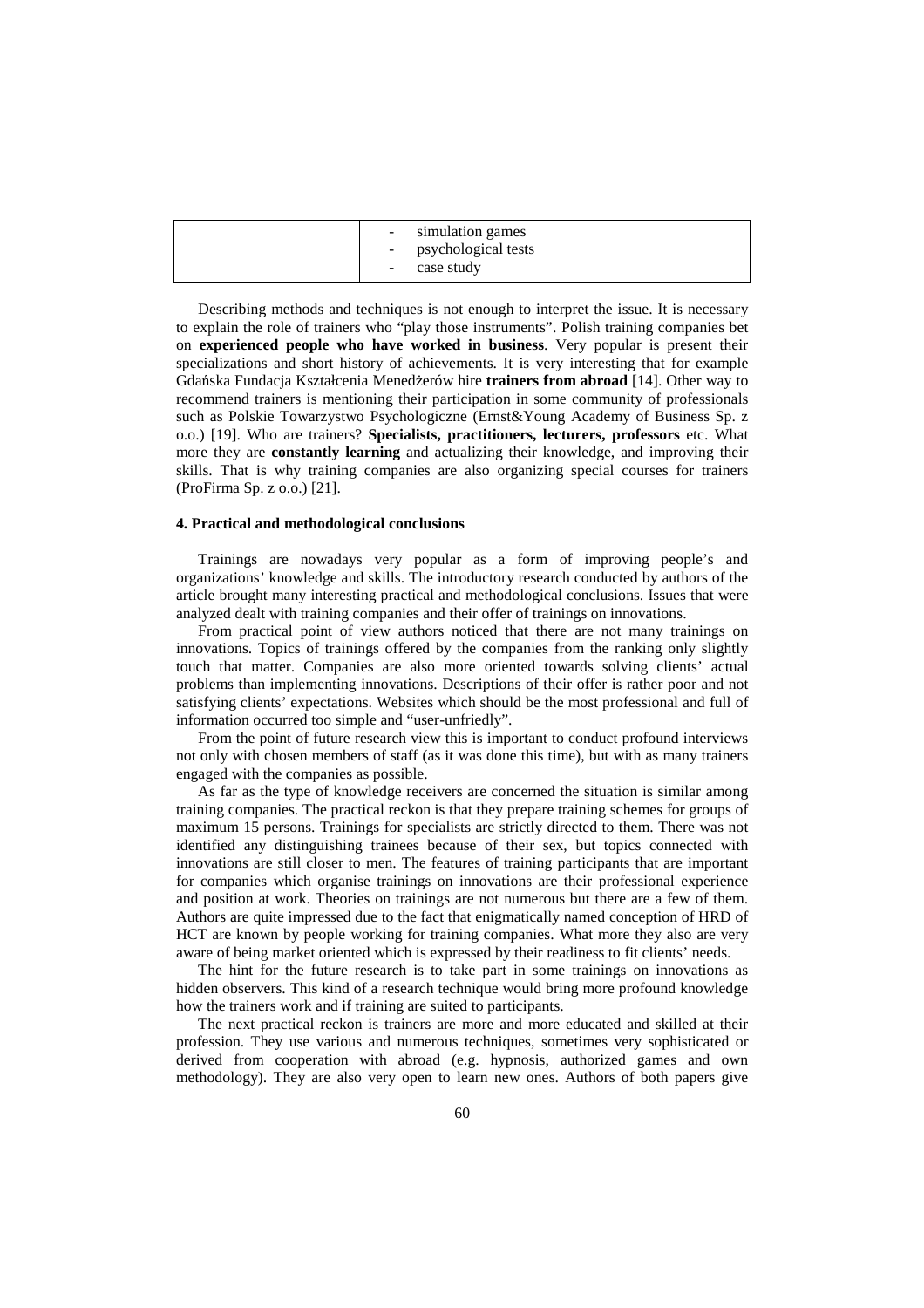some recommendations for training companies that took part in the research.

 From the future research point of view there could be some objective tests which would check skills and education of trainers. Such tests must be implemented in the planned research project on training in innovations.

 Generally, trainings on innovations needs many improvements. It is necessary to look at "old topics" in innovative way due to the changes experienced by all entrepreneurs. Clients of training companies should more encouraged to authorize training schemes which can be more innovative thanks to that. Training companies therefore should care more for their advertising on their websites that actually should be a signature of innovative attitude.

#### **References**

- 1. Boxall P.: HR strategy and competitive advantage in the service sector. Human Resource Management Journal, Vol. 13 No. 3, 2003. pp. 5-20. In: Malik A.: Training drivers, competitive strategy and clients' needs. Case studies of three business process outsourcing organizations. Journal of European Industrial Training. Vol. 33 No. 2, 2009, www.emerald.com, pobrano: 20.12.2011.
- 2. Kohli A. K., Jaworski B. J., Kumar A.: MARKOR: a measure of market orientation. Journal of Marketing Research, Vol. 30, 1993. pp. 467-477. In: Malik A.: Training drivers, competitive strategy and clients' needs. Case studies of three business process outsourcing organizations. Journal of European Industrial Training. Vol. 33 No. 2, 2009, www.emerald.com, pobrano: 20.12.2011.
- 3. Slater S. F., Narver J. C.: Market orientation and the learning organization. Journal of Marketing, Vol. 59, 1995, pp. 63-74. In: Malik A.: Training drivers, competitive strategy and clients' needs. Case studies of three business process outsourcing organizations. Journal of European Industrial Training. Vol. 33 No. 2, 2009, www.emerald.com, pobrano: 20.12.2011.
- 4. Sinkula J.M., Baker W.E., Noordewier T.: A framework for market-based organizational earning: linking values, knowledge, and behaviour. Journal of the Academy of Marketing Science. Vol. 25, 1997, pp. 305-318. In: Malik A.: Training drivers, competitive strategy and clients' needs. Case studies of three business process outsourcing organizations. Journal of European Industrial Training. Vol. 33 No. 2, 2009, www.emerald.com, pobrano: 20.12.2011.
- 5. Argyris C., Schön D. A.: Organizational learning: A theory of action perspective. Addison-Wesley, Reading, MA, 1978. In: Malik A.: Training drivers, competitive strategy and clients' needs. Case studies of three business process outsourcing organizations. Journal of European Industrial Training. Vol. 33 No. 2, 2009, www.emerald.com, pobrano: 20.12.2011.
- 6. Senge P.: The fifth discipline: the art and practice or the learning organization. Doubleday, New York, NY, 1990. In: Malik A.: Training drivers, competitive strategy and clients' needs. Case studies of three business process outsourcing organizations. Journal of European Industrial Training. Vol. 33 No. 2, 2009, www.emerald.com, pobrano: 20.12.2011
- 7. www.gfkm.pl
- 8. www.beaver.com.pl
- 9. www.weknowhow.pl
- 10. S. Wood: The four pillars of HRM: Are they connected? Human Resource Management Journal, 1995, 5 (5), pp. 48-58. In: L. A. Burke, H. Hutchins: Identifying